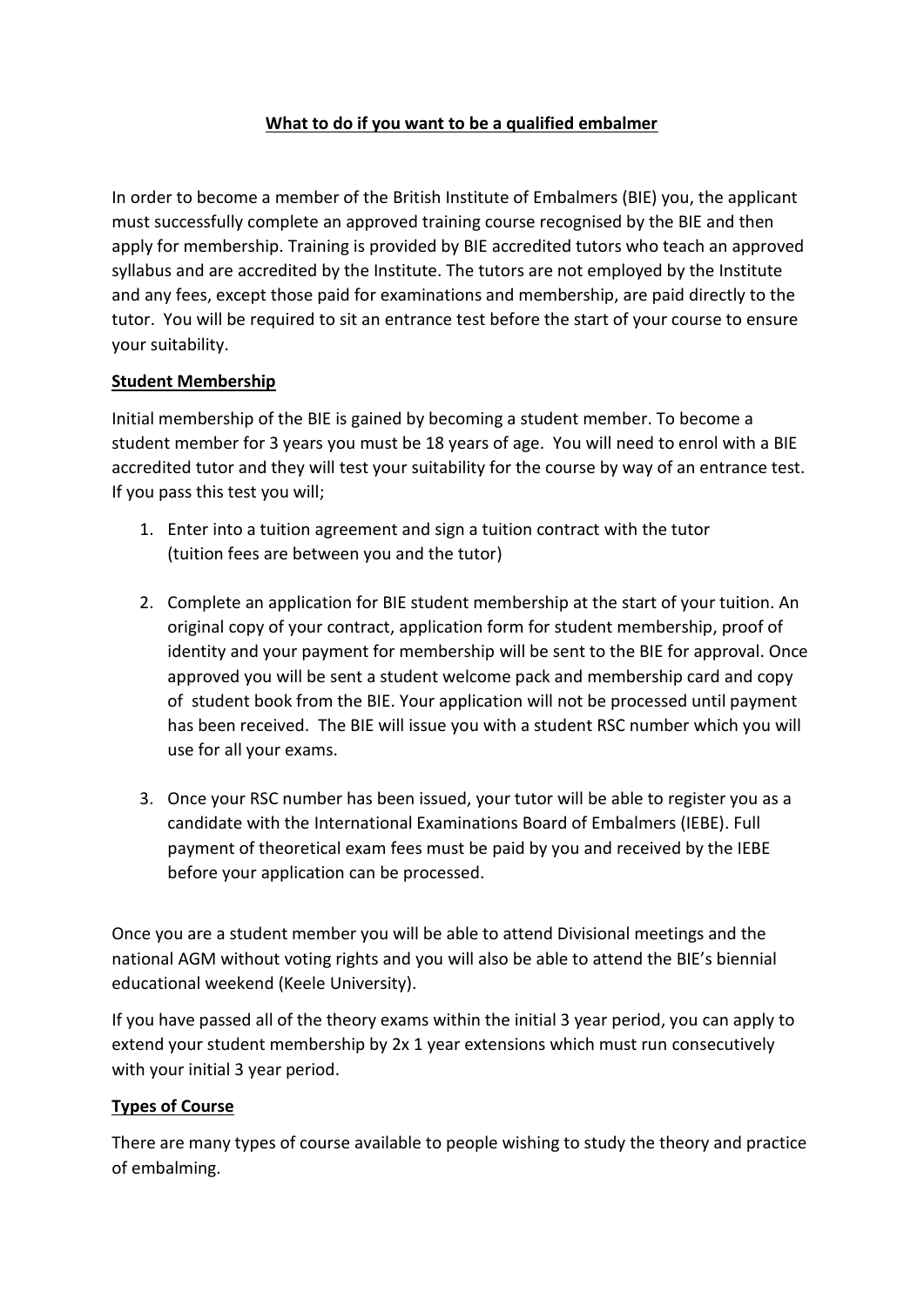### **Classroom Based**

A classroom-based course will generally consist of structured courses over a period of time, to which the student is expected to attend. Generally, the study time will comprise of both theory and practical tuition and a higher level of supervision than may be found on a correspondence course. Classroom based courses usually last for around 2.5 – 3 years attending on a part-time basis.

### **Correspondence**

A correspondence course allows a student to work at their own pace, usually involving literature being sent to the student to complete in their own time. Contact with the tutor will be less than with a classroom-based course but there will be less travelling involved. The duration of the course very much depends on the individual student and their work ethic.

### **Practical Tuition**

Both classroom and correspondence courses will contain practical tuition that will take place in an embalming theatre. It is advised that you discuss the following with your choice of tutor/school before you commence the course.

- Availability of venue
- Availability of cases
- Extra transport costs
- Facilitation costs
- Provision of personal protective equipment.

#### **Fees**

Tuition fees are not controlled by the BIE, they are set by the individual tutors. It is worth remembering that every training provider will include the teaching of both the theoretical and practical parts of the course but there may be additional fees payable.

*It is for the student to ensure that they are clear as to what the training provider will include within the cost of the course before they enter into or sign any contract*.

#### **Examinations**

The IEBE is the examination provider for the BIE and the course comprises of 5 theory modules numbered 1-5. At the end of each module there is a written examination, which lasts for 2.5 hours.

Once all the theoretical modules have been completed successfully there are two practical examinations. The practical examinations involve embalming two deceased, one who has been subject to an autopsy and one which has not. Your embalming skills must be assessed by your accredited tutor in person and they must sign a document to say that you meet the required level of ability before your tutor applies for practical examinations to take place.